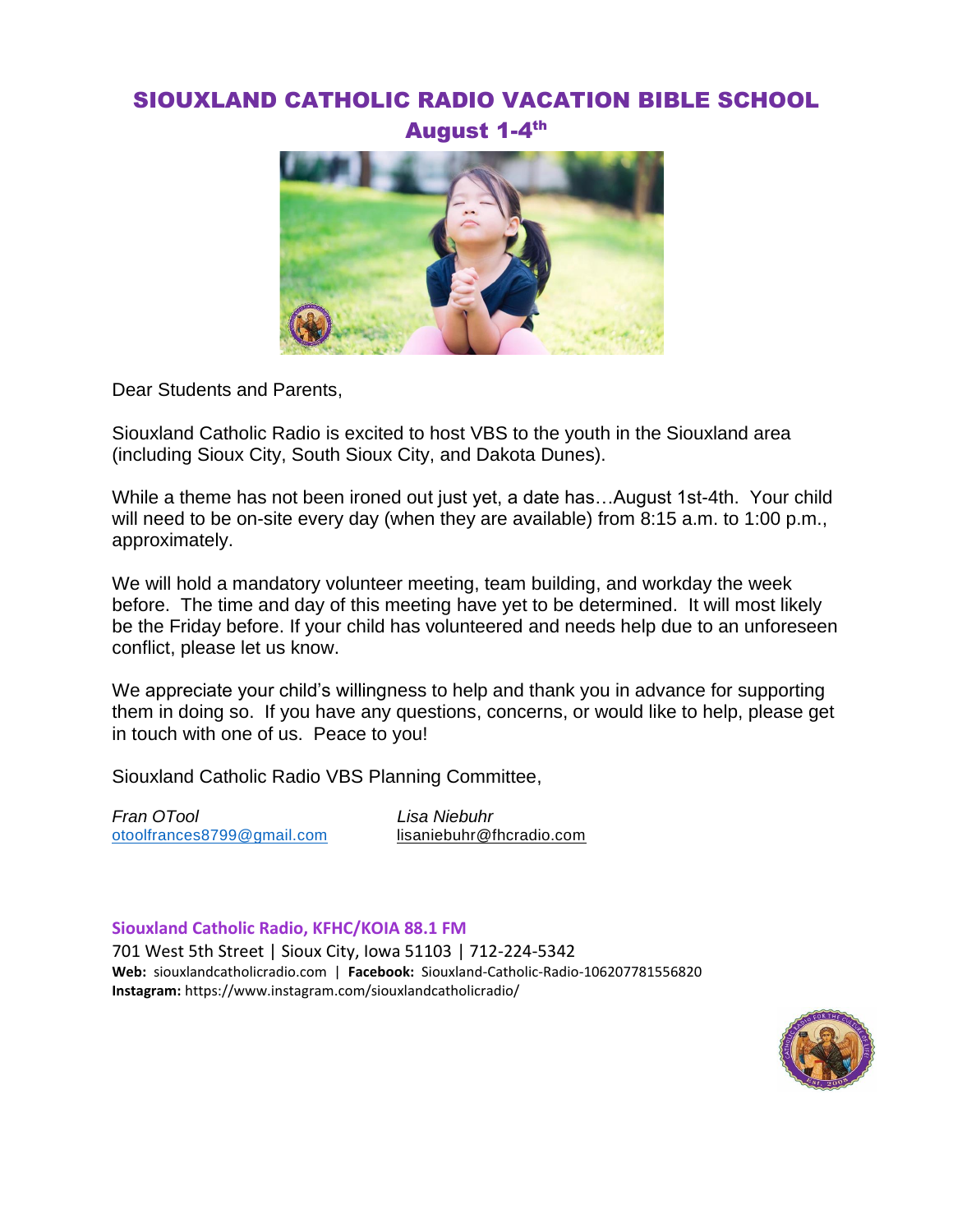# SIOUXLAND CATHOLIC RADIO VACATION BIBLE SCHOOL VOLUNTEER – 2022

| Name: when the contract of the contract of the contract of the contract of the contract of the contract of the                                                                                                                                                                                                                                                   |
|------------------------------------------------------------------------------------------------------------------------------------------------------------------------------------------------------------------------------------------------------------------------------------------------------------------------------------------------------------------|
| Grade I just completed: _________ Have you attended VBS before? Y N                                                                                                                                                                                                                                                                                              |
|                                                                                                                                                                                                                                                                                                                                                                  |
|                                                                                                                                                                                                                                                                                                                                                                  |
|                                                                                                                                                                                                                                                                                                                                                                  |
|                                                                                                                                                                                                                                                                                                                                                                  |
| Days I am available to help: All or Circle Day(s) M T W TH                                                                                                                                                                                                                                                                                                       |
| How would you like to help?<br>______ Anywhere needed ______ Camper Group Leader ______Station Assistant<br>Circle the stations you would be interested in<br>CRAFTS, MUSIC, DRAMA/BIBLE LESSON, SNACKS, GAMES                                                                                                                                                   |
| Mass will be offered every day of VBS. How can you help celebrate Mass?<br>___ Altar Server ___Lector ___Cantor ___Greeter ___Gift Bearer                                                                                                                                                                                                                        |
| If you have a younger brother or sister who would like to attend VBS and you are<br>selected to be a group leader, he/she will attend free of charge! It is our way of<br>thanking you for making VBS the success we know it will be. Below please write your<br>sibling(s) name and answer this questionWould you like to lead the group your sibling<br>is in? |
|                                                                                                                                                                                                                                                                                                                                                                  |
| Would you want to lead the group your sibling is in?<br>Either way is fine<br>Yes. We would have fun together.<br>No way! We need a break from one another.                                                                                                                                                                                                      |
| Are you fluent in a language other than English?<br>Lett yes, which language/s?<br>Would you be willing/able to speak to, translate for, and/or lead a<br>group of children who speak this language?                                                                                                                                                             |
| Siouxland Catholic Radio, KFHC/KOIA 88.1 FM  <br>701 West 5th Street   Sioux City, Iowa 51103   712-224-5342                                                                                                                                                                                                                                                     |

**Web:** siouxlandcatholicradio.com | **Facebook:** Siouxland-Catholic-Radio-106207781556820

**Instagram:** <https://www.instagram.com/siouxlandcatholicradio/>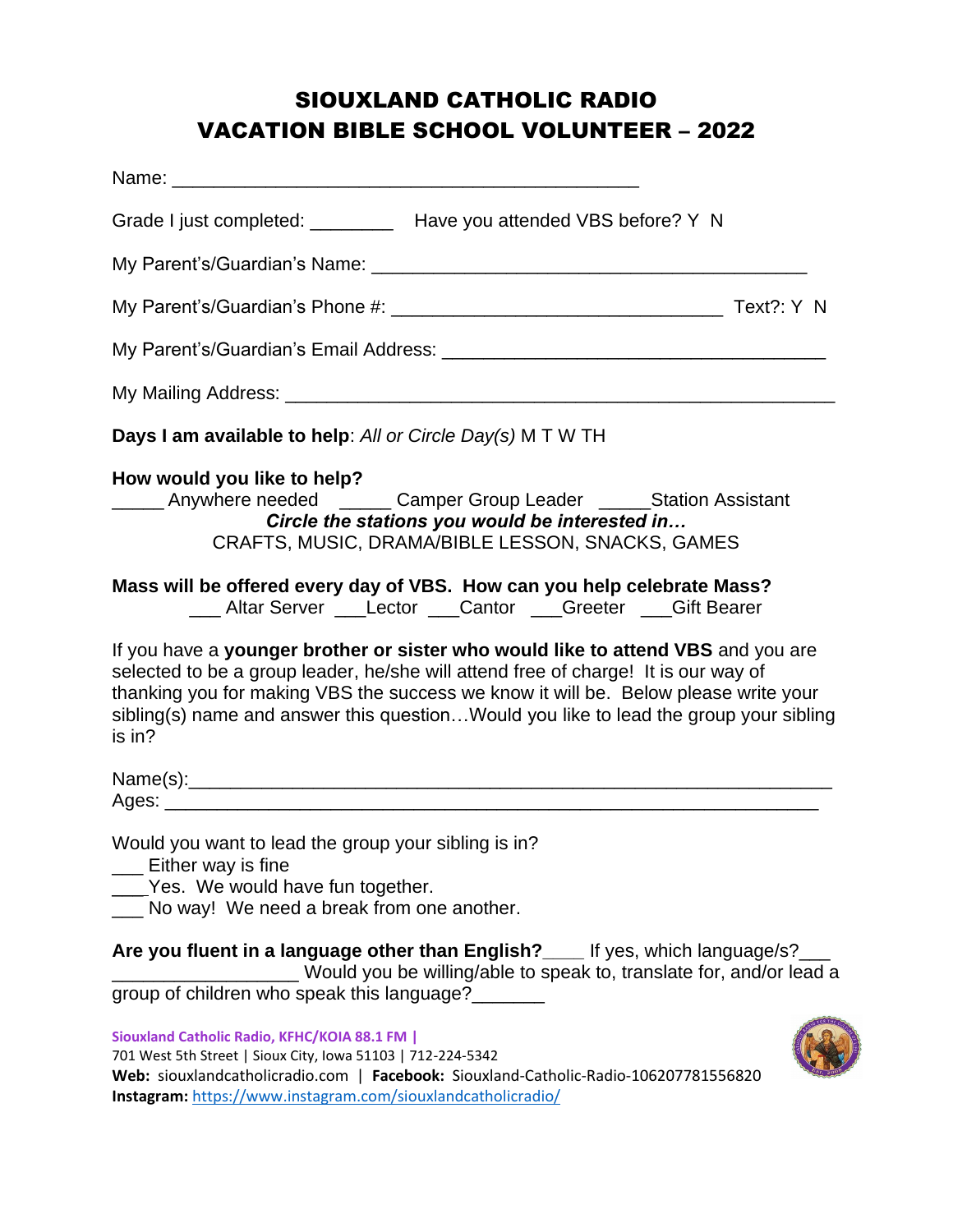# RADIO CATÓLICA DE SIOUXLAND ESCUELA BÍBLICA DE VACACIONES 2022



Estimados Estudiantes y Padres,

Siouxland Catholic Radio se complace en presentar VBS para los jóvenes del área de Siouxland (incluidas Sioux City, South Sioux City y Dakota Dunes).

Si bien aún no se ha resuelto un tema, se ha fijado una fecha... del 1 al 4 de agosto. Su hijo deberá estar en el lugar todos los días (cuando estén disponibles) de 8:15 a. m. a 1:00 p. m., aproximadamente.

Tendremos una reunión obligatoria de voluntarios, trabajo en equipo y un día de trabajo la semana anterior. La hora y el día de esta reunión aún no se han determinado. Lo más probable es que sea el viernes anterior. Si su hijo se ha ofrecido como voluntario y necesita ayuda debido a un conflicto imprevisto, háganoslo saber.

Apreciamos la disposición de su hijo para ayudar y le agradecemos de antemano por apoyarlo para hacerlo. Si tiene alguna pregunta, inquietud o desea ayudar, comuníquese con uno de nosotros. ¡La paz sea contigo!

Comité de Planificación de VBS de la Radio Católica de Siouxland,

Lisa Niebuhr Fran OTool lisaniebuhr@fhcradio.com otoolfrances8799@gmail.com



### **Radio católica de Siouxland, KFHC/KOIA 88.1 FM**

701 Calle 5 Oeste | Ciudad de Sioux, Iowa 51103 | 712-224-5342 Web: siouxlandcatholicradio.com | Facebook: Siouxland-Catholic-Radio-106207781556820 Instagram:<https://www.instagram.com/siouxlandcatholicradio/>